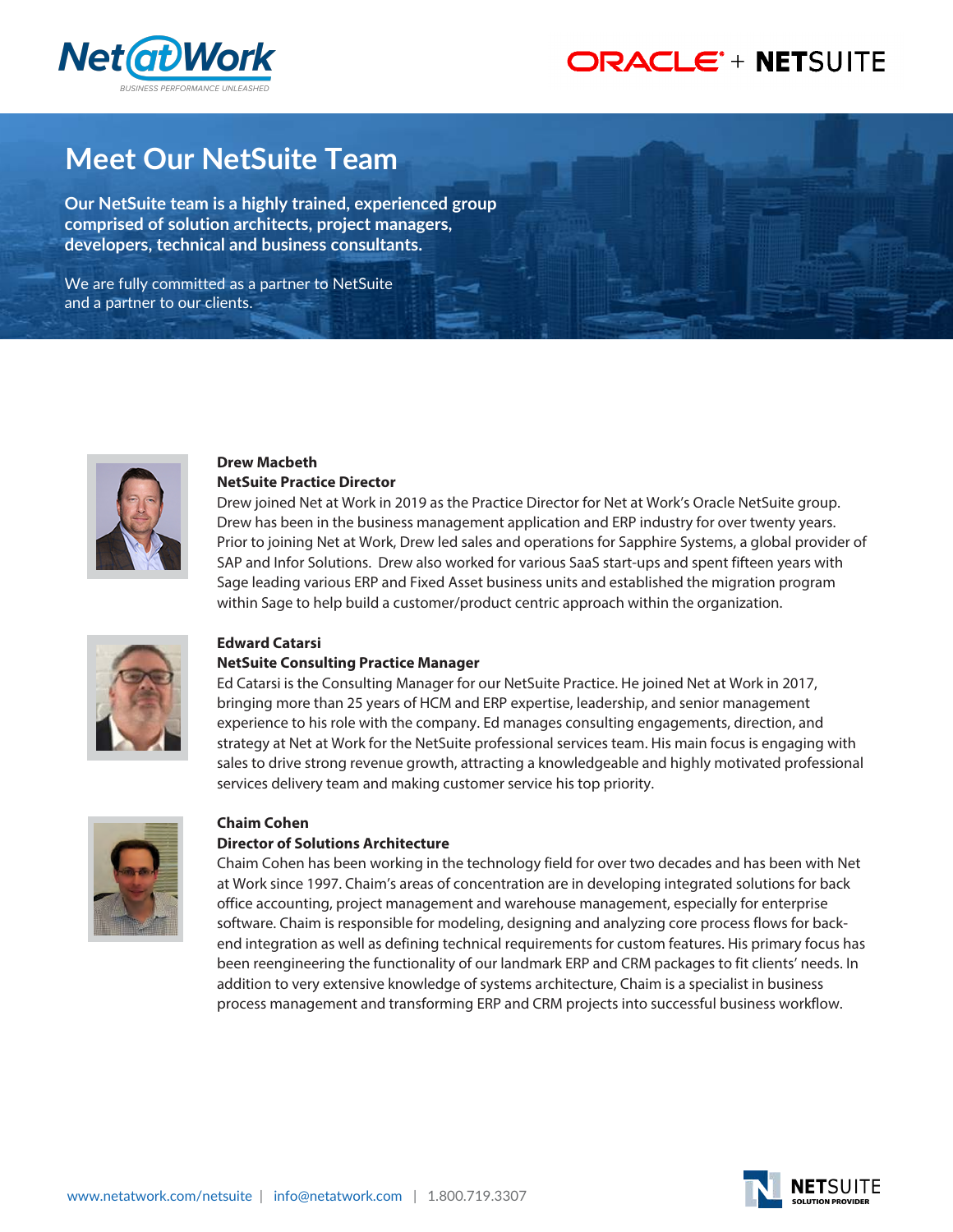



#### **Rob Lawson Sr. Solutions Architect**

Rob Lawson is a well-rounded technical professional working for Net at Work since April 2018, he is currently working as a Sr. Solution Architect for the NetSuite practice at Net at Work. Prior to joining Net at Work Rob worked for Sage for over 15 years. Rob is a Certified Consultant in Sage CRM, Sage 300, Sage 300 Project and Job Costing. Prior to joining Sage, Rob worked at a regional business partner as a project manager and consultant implementing Sage 300 and CRM for over 6 years. He has a background in Accounting and Information Systems and received a BBA in Accounting from Georgia State University.



# **Adam Goldschmiedt**

#### **eCommerce Specialist**

Adam Goldschmiedt, Director of Pixafy, Net at Work's eCommerce agency sister company, has over 15 years of experience in the web development and ecommerce space, working with hundreds of clients across dozens of verticals and industries, with brands ranging from startups to large, well-known national and international brands. Adam is directly responsible for managing both the sales and delivery sides of Pixafy, advancing collaboration with Net at Work's practices, like NetSuite, and directly managing all of Pixafy's business operations, processes, and solution offerings, with an overarching goal of delivering best-in-class service and products. Pixafy's team of highly experienced platform engineers, UI developers, designers, marketers and system architects provides our clients with digital transformation and channel harmonization across every aspect of their ecommerce universe.



# **Jim Shanney**

#### **Project Manager**

Jim is a former CPA and has been managing domestic and international ERP selections and implementations for over 30 years. He is certified in two ERP packages and has worked with most of the major packages. Jim's experience also includes expertise in many industries developed during his accounting & career and refined performing ERP, reengineering and other consulting engagements. As a project manager with Net at Work, Jim brings his accounting, ERP, and industry expertise together to ensure a successful project. Jim's NetSuite experience includes multiple international implementations, as both a consultant and project manager, as well as a number of domestic implementations. Jim is also trained in NetSuite's Multi-Book feature which supports complex international reporting due to different accounting standards and currency reporting needs.



#### **Rick Ham**

#### **Sr. Solution Consultant**

Rick Ham has been consulting on several ERP systems for over 20 years including Sage and NetSuite solutions. Rick's expertise consists of consulting practice management, consulting, project management, business process analysis, solution architecting, coding, training and support. Rick has a technical development background as well as industry experience in financial, distribution, manufacturing and professional services. Rick's knowledge and experience provides the foundation to ensure deliverables that consistently meet and exceed customer expectations.